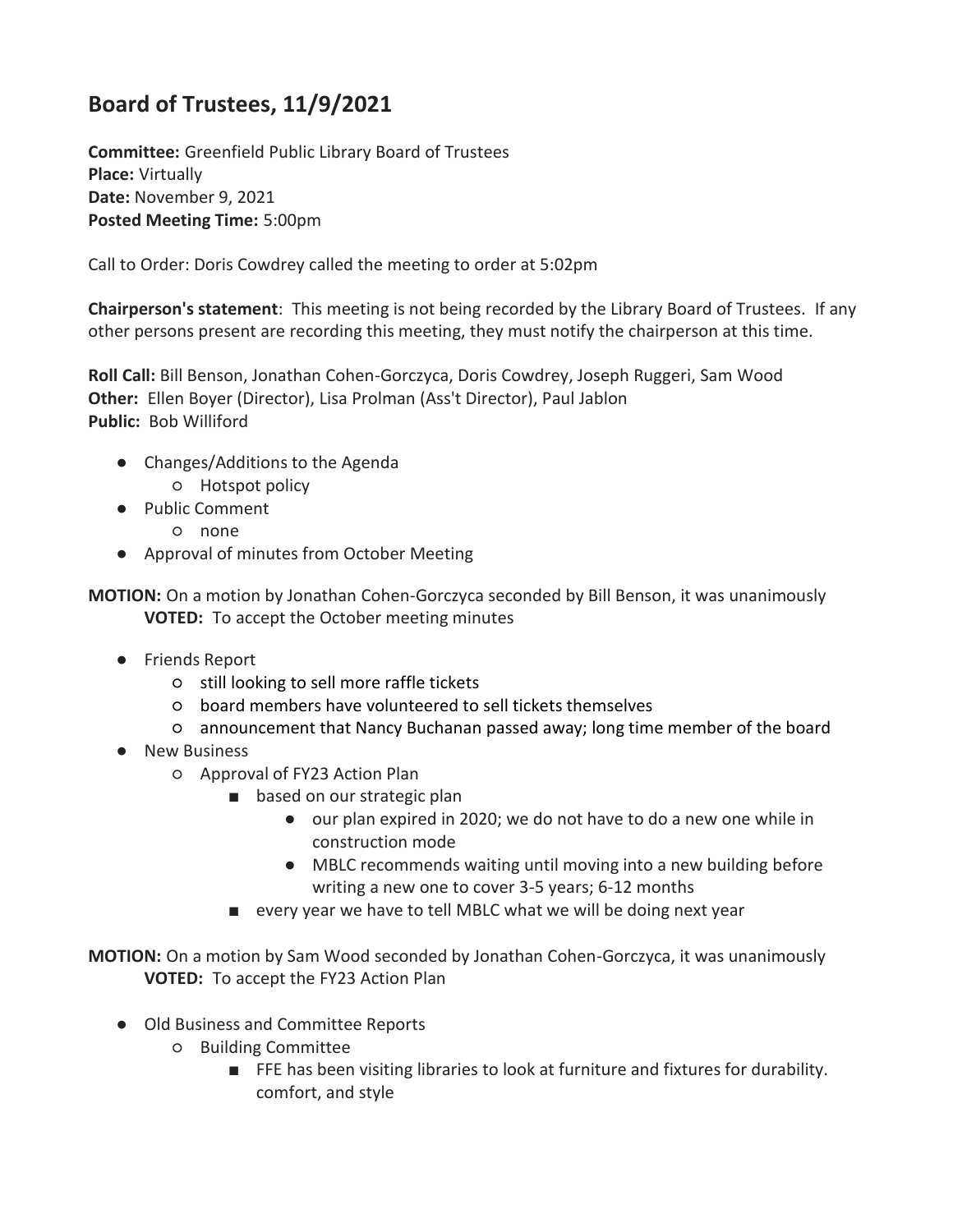- Staff has visited most of these libraries before, but it is interesting to see additional input
- we will be working with our architect on the design and color palette
- Additional members of the committee are Barabara Polowy -- retired from Smith and Amy Moscaritolo who also has experience with buildings
- Today's construction meeting
	- abatement should be finished tomorrow; taking longer than hoped
	- need clearance from city's health director to demolish; also permits from Mark Snow for demolition and building
	- next week the sidewalk on the side of the children's room will be closed for the duration of the project
		- necessary for new water lines to current building
		- we found out about this today
		- will make access to the children's room a little more difficult
	- demolition and excavation will happen simultaneously as the weather is getting less cooperative; not the construction company's first choice, but necessary
- New Fire Station committee is saying it should be up in 22 months
- Foundation
	- Initial talk of having a variety show fundraiser, but COVID protocols made it difficult with timing, so now working on the the National Day of Giving with promo spots from local celebrities
	- Things are moving in the direction that was hoped in terms of donations
- Lending Policy and User Agreement for Hot Spots
	- Discussion of agreement and costs

**MOTION:** On a motion by Jonathan Cohen-Gorczyca seconded by Sam Wood, it was unanimously **VOTED:** To continue the pilot program until the policy can be formally voted on

- Director's Report
	- Newspaper article about Francesca being selected as a National PLIX advisor
		- we will be getting AV equipment to use in the library to promote STEM and STEAM learning
		- Brief discussion on sale of Leavitt-Hovey house
			- RFP is public
			- potential respondents have been offered the opportunity to tour the building; so far there are two
				- local realtor
				- Boston based architectural firm
			- we will not know until next Friday who have responded to the RFP
		- Usage is still down
		- People have figured out a way around the front door being closed
		- Some concern about dealing with the sidewalk being closed
			- mostly it is an inconvenience, just as we do not have a location for story time, but for 18 months until new building is opened